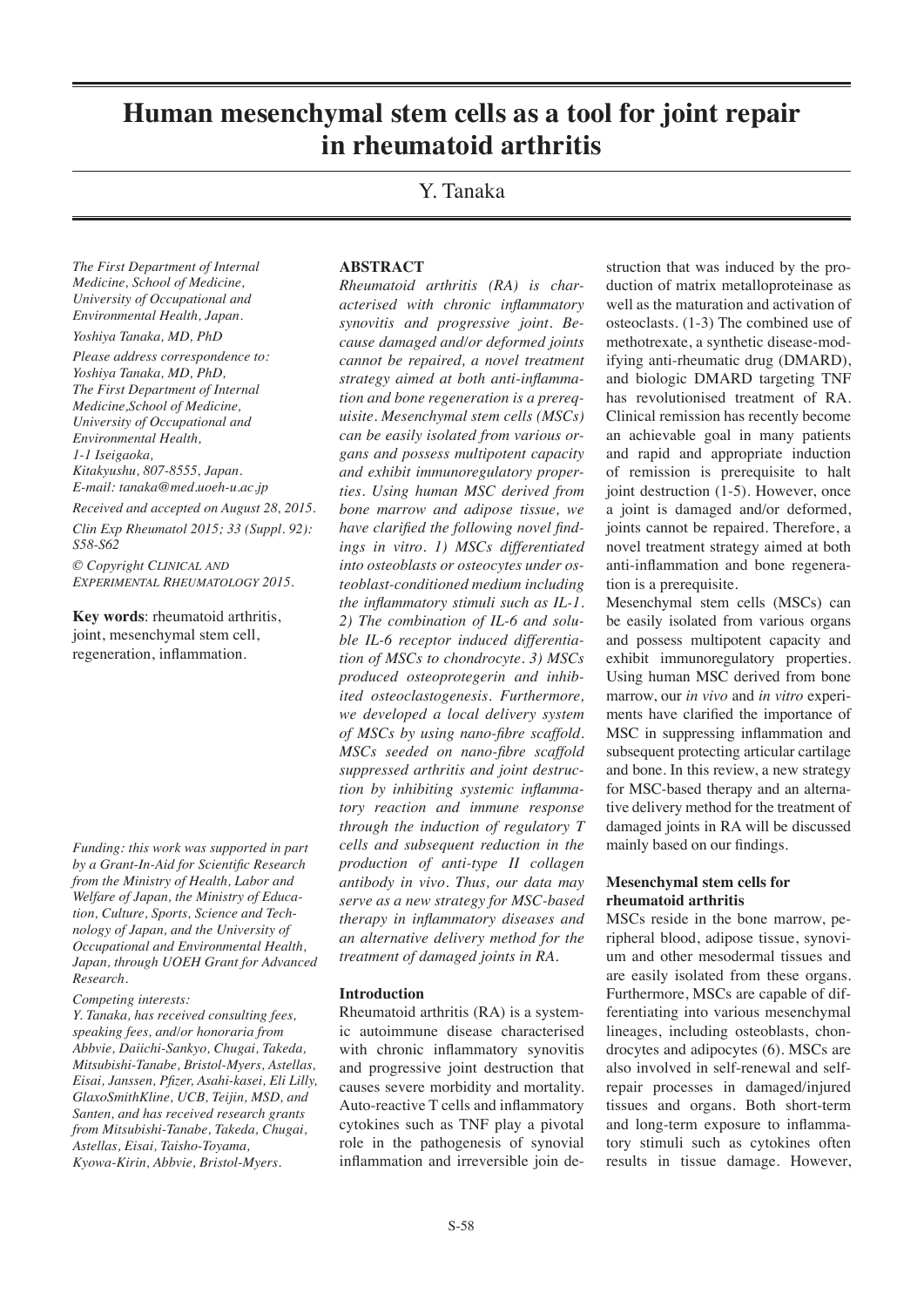such damage is often repaired mainly by cells of mesenchymal lineages that differentiate from MSCs, which either migrate from the bone marrow or are resident in various organs (7). In fact, several preclinical and clinical studies in diseases such as osteogenesis imperfecta and cartilage defect have already demonstrated the therapeutic potential of these cells (8, 9).

MSCs also possess multipotent capacity and exhibit anti-inflammatory properties, suggesting their usefulness in both organ transplantation and treatment of autoimmune diseases. The use of MSC has been reported to be safe and efficacious in graft-*versus*-host disease (GvHD), systemic lupus erythematosus (SLE), multiple sclerosis and many (10, 11). Because MSCs are also known to induce regulatory T cells (Treg), the dual function of immune regulation as well as tissue repair prompted us to consider MSC as a new treatment tool for RA.

# **Differentiation of mesenchymal stem cells to osteoblasts**

Inflammation is involved in the processes of tissue repair. In fact, although several inflammatory cytokines enhance osteoclast differentiation, resulting in bone resorption followed by bone damage, the same cytokines also cause chronic enthesitis and excess abnormal bone formation, as seen in ankylosing spondylitis (12). The precise molecular effects of inflammatory cytokines in the induction of cells of mesenchymal lineages remain unclear. However, Augello *et al.* reported that a single intravenous injection of MSCs prevented the occurrence of severe and irreversible damage to bone and cartilage in experimental collagen-induced arthritis in mice (13). To clarify the molecular mechanism of differentiation of human MSCs into osteoblasts in inflamed tissue in RA, we assessed the molecular mechanism of differentiation of human MSCs into osteoblasts in the presence of inflammatory cytokines by focusing on Wnt molecules that play important roles during osteoblast differentiation (14).

Human MSCs were cultured in commercialised osteogenic induction medium with inflammatory cytokines for up to 10 days. Among the various cytokines tested, IL-1 induced differentiation of human MSCs into osteoblasts, which was confirmed by alkaline phosphatase (ALP) activity, expression of RUNX2 mRNA, and strong alizarin red S staining, indicating synthesis of bone matrix. Among various molecules of the Wnt family, Wnt-5a and receptor tyrosine kinase-like orphan receptor 2 (Ror2), a major receptor of Wnt-5a, were significantly induced in human MSCs by the stimulation with IL-1. Silencing of either Wnt-5a or Ror2 by small interfering RNA with 2 different sequences reduced ALP activity, RUNX2 expression, and alizarin red S staining of human MSCs induced by IL-1 (Fig. 1).

Thus, IL-1 effectively and rapidly induced human MSC differentiation into osteoblasts and mineralisation, mainly through the Wnt-5a/Ror2 pathway, suggesting a potential benefits of IL-1– treated human MSCs for the treatment of damaged bone as well as in the induction of self-renewal or self-repair of damaged tissue, including bone (14). We also found that adipose-derived stem cells (ADSCs), known for their multipotency, possess not only powerful angiogenic potential but also potential of differentiation into osteoblastlike cells by stimulation with IL-6 and soluble IL-6 receptor, involved in pathological processes in abnormal tissue calcification (15).

#### **Inhibition of osteoclastogensis by mesenchymal stem cells**

MSCs are known for their strong immunosuppressive functions *in vitro* by producing soluble mediators such as anti-inflammatory cytokines and might be useful as a therapeutic application in autoimmune diseases (16). Although the suppressive effects of MSCs on T cells, dendritic cells and NK cells are well known, the effect of MSCs on differentiation and function of osteoclasts, which play an important role in bone resorption leading to joint destruction in RA, remains unclear. We found that MSCs inhibited osteoclastogenesis by constitutive production of osteoprotegerin (OPG), a decoy receptor for RANKL, which blocks RANKL–RANK interaction essential for differentiation and activation of osteoclasts (17).

Human MSCs and peripheral blood mononuclear cells were cultured under cell-cell contact-free conditions in osteoclast induction medium. The number of osteoclast-like cells was decreased and expression of cathepsin K and NF-ATc1, specific markers for osteoclasts, was downregulated by the addition of either MSCs or a conditioned medium obtained from MSCs. OPG was constitutively produced by MSCs and inhibited osteoclastogenesis. Osteoclast differentiation was partially recovered by the treatment with either anti-OPG antibody or OPG small interfering RNA. Moreover, bone-resorbing activity of osteoclastlike cells was partially recovered by addition of anti-OPG antibody into the conditioned medium. Therefore, we conclude that human MSCs inhibit osteoclastogenesis without cell-cell contact, partly due to secretion of OPG and that MSCs producing OPG and other inhibitory factors are also beneficial for the inhibition of bone erosion in RA.

#### **Differentiation of mesenchymal stem cells to chondrocytes**

Articular cartilage is a structurally unique tissue, lacking blood, lymph vessels, and nerves, and it is considered to be in a low-nutrient, low-oxygen environment. Also, an inflammatory milieu breaks down the cartilage matrix and induces chondrocyte apoptosis, which leads to irreversible defects in the cartilage and currently difficult to repair in cartilage degenerative diseases, including RA and osteoarthritis (OA). MSCs are expected to be a new tool for cartilage repair because they are present in the cartilage and can differentiate into chondrocytes. Although clinical trials using MSCs that can differentiate into chondrocytes for patients with cartilage defects have already begun, its efficacy and repair mechanisms remain unknown. However, recent studies revealed that cartilage contains chondrogenic progenitor cells with MSC-like character-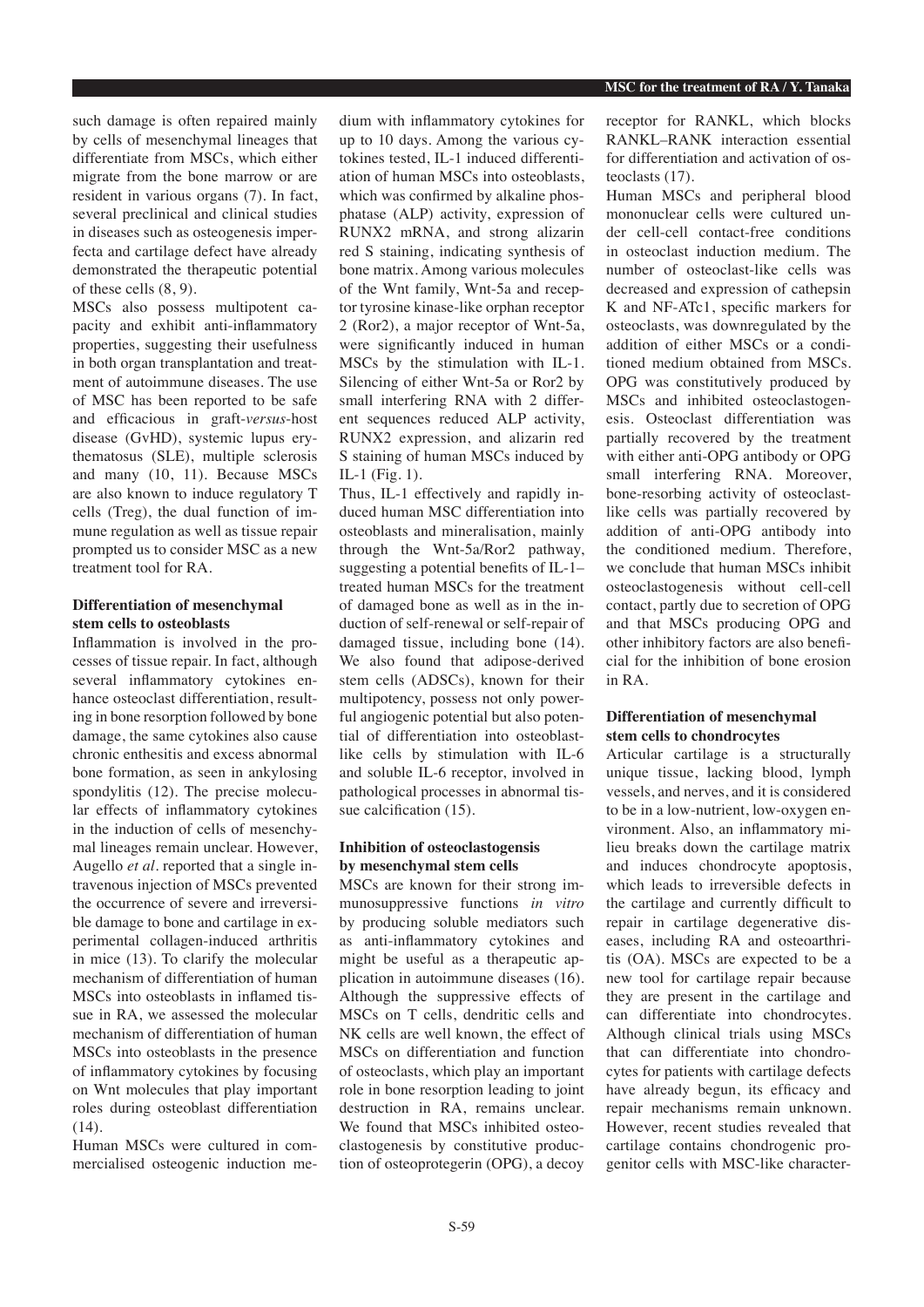#### **MSC for the treatment of RA / Y. Tanaka**



**Fig. 1.** Multipotent capacity of mesenchymal stem cells (MSCs). MSCs differentiated into osteoblasts or osteocytes and chondrocyte, but MSCs inhibited osteoclastogenesis by producing osteoprotegerin.

istics, suggesting that the homeostasis of cartilage is maintained through differentiation from chondro-progenitor cells into chondrocytes, which allows the turnover of cartilage (18, 19, 20, 21). MSC produces multiple factors in a large amount, among them IL-6 is one of the major humeral factors from MSCs (22). We have investigated the involvement of IL-6-mediated signalling in MSC differentiation into chondrocytes (23).

Addition of IL-6 and soluble IL-6 receptor (sIL-6R) to human MSCs in chondrogenic culture medium resulted in increases in cartilage marker gene expression and cartilage matrix accumulation such as type II collagen, aggrecan and type X collagen. Phosphorylation of the master transcription factor SOX9 was enhanced upon the addition of IL-6 and sIL-6R to MSCs. The expression of the IL-6R was significantly increased, accompanied by increased phosphorylation and expression of STAT-3. However, STAT-3 knockdown suppressed chondrogenic differentiation. Thus, IL-6 and sIL-6R promote chondrogenic differentiation of MSCs through the phosphorylation of STAT-3/SOX9 signalling, during homeostasis and self-repair of cartilage in pathological processes.

# **Inhibition of joint destruction by mesenchymal stem cells in arthritis models**

Clinical application of MSC for treatment of rheumatic animal models and patients remains conflicting and treatments usually require large cell number, which is processed through numerous subcultures that could enhance the appearance of various cytogenetic abnormalities. The route of delivery is another key to consider MSC as a therapeutic tool. MSCs originating from bone marrow lose their homing ability after a few hours *in vitro* culture (24). Thus, the migration and localisation of MSCs to target lesions after systemic injection such as intravenous (IV) or intraperitoneal (IP) remain unknown. Furthermore, unlike other promising results in patients with GvHD or SLE, previous studies reported the low efficacy of IV or intra-articular (IA) administration into arthritis model or patients with RA, indicating that the relative unique and complex structure of the joints may be a challenge for MSCs to migrate during arthritis (25, 26). To establish MSC as a realistic treatment tool for RA, we have developed a new delivery method that would force MSCs to reside at the implanted site maintaining their dual function.

For appropriate delivery of MSC into



MSCs seeded on nano-fibre scaffold, but not intra-articular or intraperitoneal administration, suppressed arthritis and joint destruction by inhibiting systemic inflammatory reaction and immune response *in vivo*.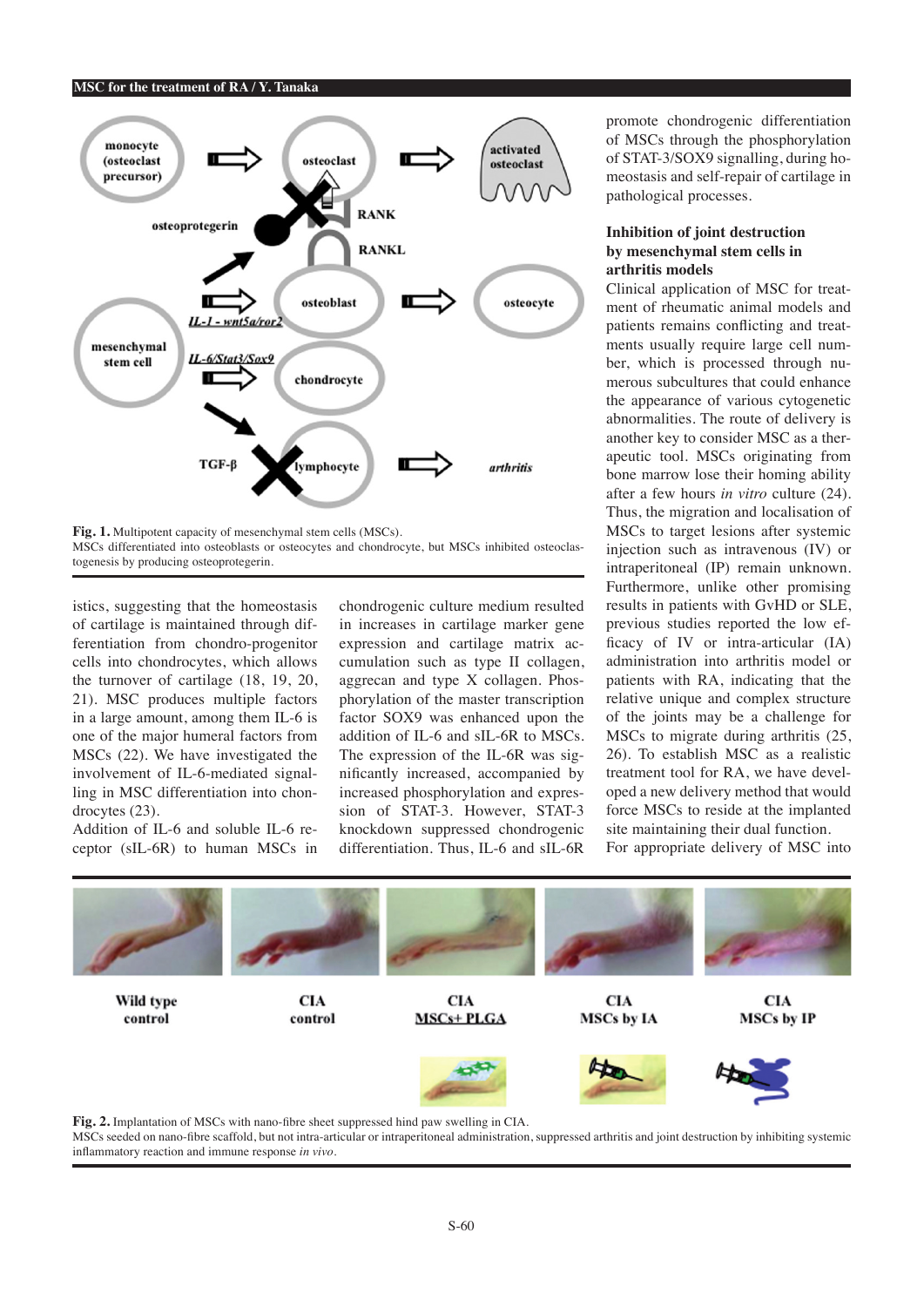the inflamed lesion, we developed a local delivery system of MSC using nano-fibre poly-lactic-co-glycolic acid (PLGA) (nano-fibre) as a scaffold (Fig. 2). PLGA possesses the following advantages; controlled biodegradability and low immunogenicity, efficacy as a carrier in drug delivery system, usefulness as a scaffold for regeneration of bone defect and supporting effects of cell residence and cell differentiation (27, 28, 29). For the treatment of murine autoimmune models, MSCs are administered systemically with at least 5×10<sup>6</sup> cells, leading to limitation in clinical usage. However, we observed that a single inoculation of a small number of MSC  $(1 \times 10^5 \text{ cells})$  seeded on nano-fibre scaffold (nano-hMSC) into ankles of collagen-induced arthritis (CIA) rats significantly suppressed arthritis and bone destruction (30). Interestingly, nano-hMSC implantation into the ankles prevented arthritis in the front paws as well as ankles, although hMSC were detectable on nano-fibre only within the initial three days *in vitro*. Furthermore, our *in vivo* tracing studies after inoculation of MSC transfected with GFP plasmid DNA showed that MSCs remained within the scaffold and did not migrate to other organs.

# **Inhibition of immunological abnormalities by msenchymal stem cells in arthritis models**

MSCs have strong immunosuppressive functions caused by soluble mediators such as anti-inflammatory cytokines, and a therapeutic application in GvHD and SLE has been expected (10, 11). We have proposed that the effects of MSCs on scaffold were due to suppression of the systemic inflammatory reaction and immune response. *Ex vivo* experiments showed that nano-hMSC implantation in CIA rats significant suppressed not only proliferation and cytokines production of T cells but also serum levels of anti-type II collagen (CII) IgG (30). Conditioned medium of *in vitro* culture of MSCs on the scaffold contained high levels of TGF-β1 and *in vitro* co-culture of MSC with CD4<sup>+</sup> T cells isolated from the RA patients induced regulatory T cells (Treg). It was

also reported that *in vivo* administration of MSC increased inducible Treg (iTreg) in the knee joints and draining lymph nodes (26). Taken together, the following cascade of events can be proposed; nano-hMSC locally produced TGF-β1, TGF-β1 induced iTreg in lymph nodes, iTreg inhibited T cell proliferation, cytokine production and anti-CII IgG production from B cells, which suppressed the initial phase of CIA resulting in prevention of arthritis and joint destruction in the front paws as well as ankles.

#### **Conclusion**

Taken together, regeneration of the damaged joints of patients with RA could potentially be induced by MSCs, based on the following findings. First, MSCs can differentiate into osteoblasts and chondrocytes even in the presence of inflammatory cytokines such as IL-1 and IL-6, which are abundantly present in the inflamed synovium. Second, MSCs produce high amounts of OPG, which efficiently suppresses RANKL/ RANK pathway–mediated osteoclastogenesis. Third, human MSCs have a strong immunosuppressive potential by inducing TGF-β1 and Treg, suppressing T cell proliferation and reducing anti-CII antibody production *in vivo*. Furthermore, we developed a local delivery system of MSCs by using nano-fibre scaffold in CIA rats. Both the *in vivo* and *in vitro* experiments suggest the importance of MSC seeded on nano-fibre scaffold residing at the local site of inflammation in the suppressing of inflammation and subsequent protecting of articular cartilage and bone. Our data may serve as a new and promising strategy for MSC-based therapy in inflammatory diseases and an alternative delivery method for the treatment of joint destruction, especially shown in patients with RA. However, further studies are necessary to establish the best-case scenario to ascertain the concept of MSCs use in RA treatment.

#### **Acknowledgements**

The authors thank all the medical staff in all the institutions for providing the data.

#### **References**

- 1. BURMESTER GR, KIVITZ AJ, KUPPER H *et al.*: Efficacy and safety of ascending methotrexate dose in combination with adalimumab: the randomised CONCERTO trial. *Ann Rheum Dis* 2015; 74: 1037-44.
- 2. FURST DE, EMERY P: Rheumatoid arthritis pathophysiology: update on emerging cytokine and cytokine-associated cell targets. *Rheumatology* (Oxford) 2014; 53: 1560-9.
- 3. McINNES IB, SCHETT G: The pathogenesis of rheumatoid arthritis. *N Engl J Med* 2011; 365: 2205-19.
- 4. ALETAHA D, NEOGI T, SILMAN AJ *et al*.: 2010 Rheumatoid arthritis classification criteria: an American College of Rheumatology/European League Against Rheumatism collaborative initiative. *Arthritis Rheum* 2010; 62: 2569-81.
- 5. SMOLEN JS, ALETAHA D, BIJLSMA JW *et al*.: Treating rheumatoid arthritis to target: recommendations of an international task force. *Ann Rheum Dis* 2010; 69: 631-7.
- 6. URBAN VS, KISS J, KOVACS J *et al*.: Mesenchymal stem cells cooperate with bone marrow cells in therapy of diabetes. *Stem Cells* 2008; 26: 244-53.
- 7. da SILVA MEIRELLES L, CHAGASTELLES PC, NARDI NB: Mesenchymal stem cells reside in virtually all post-natal organs and tissues. *J Cell Sci* 2006; 119: 2204-13.
- 8. HORWITZ EM, GODON PL, KOO WK *et al*.: Isolated allogeneic bone marrow-derived mesenchymal cells engraft and stimulate growth in children with osteogenesis imperfecta: Implications for cell therapy of bone. *Proc Natl Acad Sci USA* 2002; 99: 8932-7.
- 9. GUO CA, LIU XG, HUO JZ, JIANG C, WEN XJ, CHEN ZR: Novel gene-modified-tissue engineering of cartilage using stable transforming growth factor-beta1-transfected mesenchymal stem cells grown on chitosan scaffolds. *J Biosci Bioeng* 2007; 103: 547-56.
- 10. le BLANC K, RASMUSSON I, SUNDBERG B *et al.*: Treatment of severe acute graft-versushost disease with third party haploidentical mesenchymal stem cells. *Lancet* 2004; 363: 1439-41.
- 11. SUN L, AKIYAMA K, ZHANG H *et al*.: Mesenchymal stem cell transplantation reverses multiorgan dysfunction in systemic lupus erythematosus mice and humans. *Stem Cells* 2009; 27: 1421-32.
- 12. GORMAN JD, SACK KE, DAVIS JC, JR.: Treatment of ankylosing spondylitis by inhibition of tumor necrosis factor alpha. *N Engl J Med* 2002; 346: 1349-56.
- 13. AUGELLO A, TASSO R, NEGRINI SM, CANCEDDA R, PENNESI G: Cell therapy using allogeneic bone marrow mesenchymal stem cells prevents tissue damage in collagen-induced arthritis. *Arthritis Rheum* 2007; 56: 1175-86.
- 14. SONOMOTO K, YAMAOKA K, OSHITA K *et al*.: Interleukin-1beta induces differentiation of human mesenchymal stem cells into osteoblasts via the Wnt-5a/receptor tyrosine kinase-like orphan receptor 2 pathway. *Arthritis Rheum* 2012; 64: 3355-63.
- 15. FUKUYO S, YAMAOKA K, SONOMOTO K *et al.*: IL-6-accelerated calcification by induction of ROR2 in human adipose tissue-